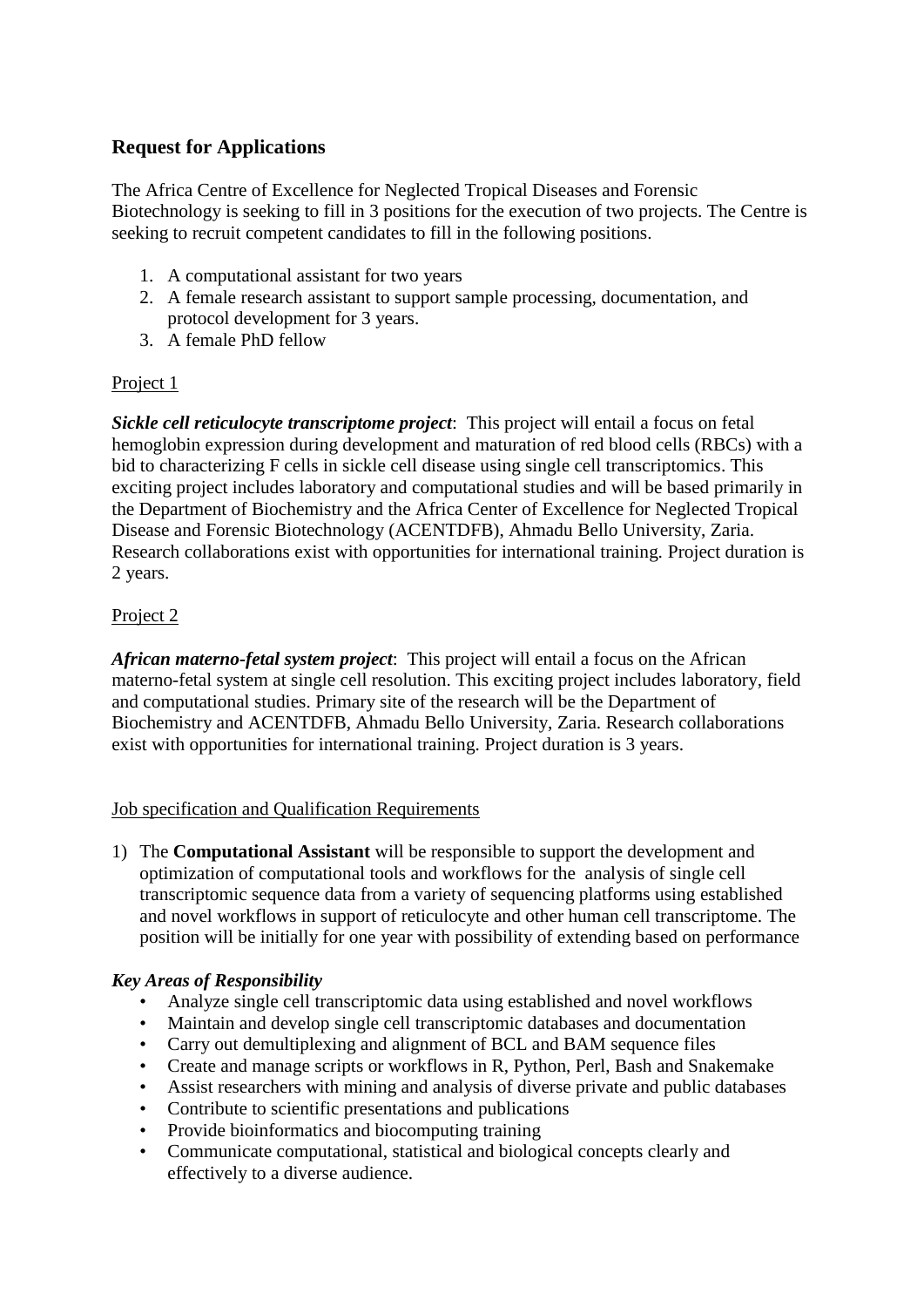Computational Assistant Qualification Requirements

- Candidates with MSc/BSc in Bioinformatics, Computational or Systems Biology, Physical or Computer Science or related fields.
- Candidates with a Bachelor of Science Honours Degree and 3+ years of directly related experience in a research environment working with bioinformatics/computational tools will be considered.
- The candidate must have strong communication and writing skills in English.
- Two or more years experience working with Linux/R
- Experience with the use of Next Generation Sequencing (NGS) applications as well setting up of pipelines / workflows will be an added advantage
- Strong data visualization skills
- Proficiency in at least one programming language (e.g. R, Python, Java) and one statistical software (e.g. SAS)
- Experience in big data, high-performance computing and application of machine learning techniques is an advantage
- Solid understanding of basic and advanced statistical approaches as well as cell biology will be an advantage
- Experience in professional software development as part of a collaborative team is an advantage.

### **Who Can Apply**

Applications are open to qualified individuals of African descent.

### *Remuneration*

713,400 – 835,200 naira per annum

2) **Research Assistant** will be responsible to support the PI research activities with human cell isolation from tissues, cell imaging, and preparation of single cell libraries. The research assistant will also be responsible for supporting the project with molecular research protocol development and optimization

### *Key Areas of Responsibility*

- Support tissue sample collection from patient donors
- Prepare single cell libraries from samples
- Maintain and develop protocols for human cell imaging and documentation
- Support research data management and analysis
- Assist researchers with mining and analysis of diverse private and public databases
- Contribute to scientific presentations and publications
- Provide cell biology methods training to research
- Communicate research data to diverse audience.

### Research Assistant Qualification Requirements

Candidates with PhD/MSc in Biochemistry, Biology, Biotechnology, or related fields.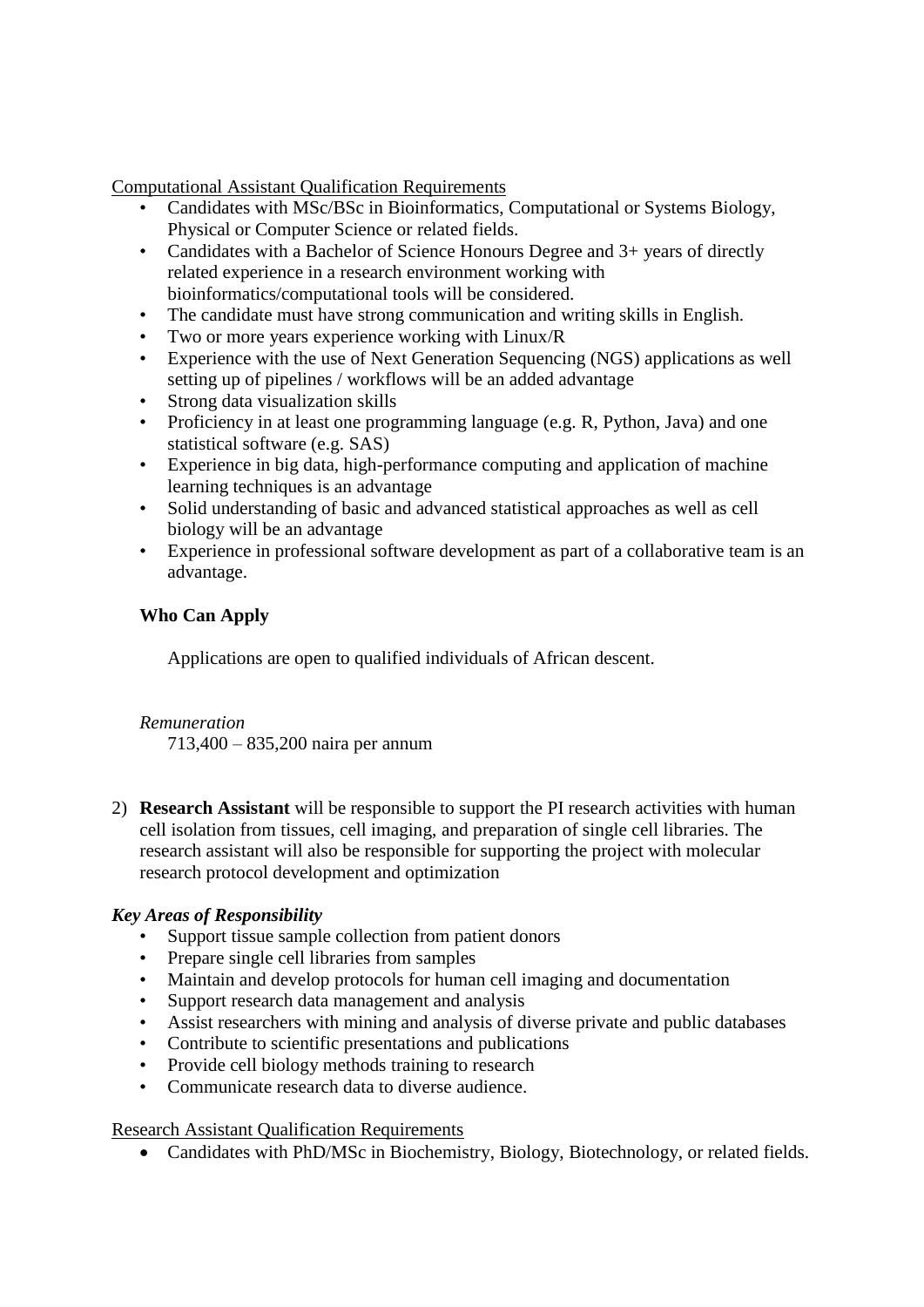- Candidates with a PhD or MSc in Anatomy, Physiology or Pharmacology with strong experience in molecular biology research are strongly encouraged to apply
- The candidate must have strong communication and writing skills in English
- Be a highly motivated individual interested in pursuing rigorous developmental biology research.
- Be a person of integrity and have an eye for details.
- Have prior research experience in molecular and cell biology research as well as, computational/bioinformatics research experience with evidence of publications in reputable online journals.
- Be able to use R for data analysis and graphics.
- Experience with microscopic imaging will be an additional plus.

*Remuneration* 

2,861,800 – 3,120,800 naira per annum

3) **PhD Fellow:** We are seeking to recruit a female full-time PhD fellow to join a research team to work on placenta cell(s) development during normal pregnancy

Prospective candidates for Ph.D fellowship must have MSc in biochemistry, biotechnology, Nutrition, Anatomy, Physiology, Cell biology, or related fields with strong evidence of research experience in molecular or cell biology methods and a record of high-quality publication(s) in peer-reviewed journals.

In addition, candidates should

- Be a highly motivated individual interested in pursuing rigorous developmental biology research.
- Be committed to a long-term research career in cell biology and genetics.
- Be a person of integrity and have an eye for details.
- Have prior research experience in molecular and cell biology research as well as, computational/bioinformatics research experience.
- Be able to use R for data analysis and graphics.
- Experience with microscopic imaging will be an additional plus.

Successful fellows will be expected to work on a project to identify, isolate and characterize placenta cell types in normal pregnancy. The result of this project is expected to establish major placenta and fetal cell type(s) and their interactions in normal pregnancy

- i. Successful PhD fellow will work under the direct supervision of the project PI. PhD fellow will be awarded her PhD degree in her department of enrolment
- ii. Successful PhD fellow must be prepared to submit at least one manuscript per year leading to publications in high-impact journal.
- iii. The PI is supported with funding from the Gates foundation and Chan Zuckerberg Initiative Foundation. The PI will support successful PhD Fellow for 1 year initially, with a possibility of an additional year extension based on performance and availability of additional funds. Funds will cover: